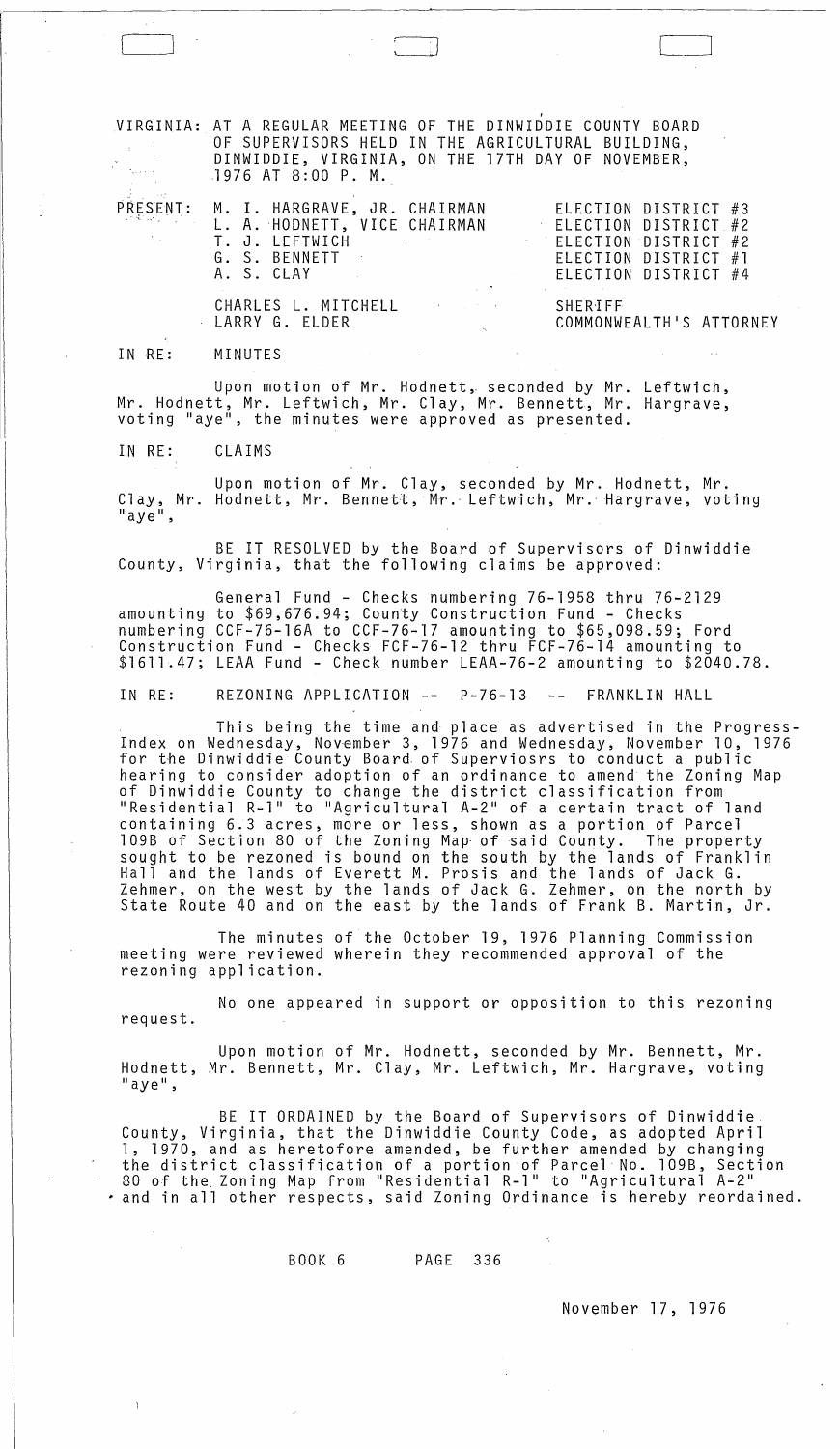IN RE: REZONING APPLICATION **--** P-76-l4 **--** VANCE BARKER BUILDING COPORATION

This being the time and place as advertised in the Progress-Index on Wednesday, November 3, 1976 and Wednesday, November 10, 1976 for the Dinwiddie County Board of Supervisors to conduct a public hearing to consider adoption of an ordinance to amend the Zoning Map of Dinwiddie County to change the district classification from "Agricultural A-2" to "Residential R-l" of a certain tract of land contining 9.5 acres, more or less, shown as Parcel 73 of Section 29 of the Zoning Map of said County. The property sought to be rezoned is bound on the south by the lands of William Graham Dean and Willie Coleman, on the west of State Route 611, on the north by the land of H. W. Roberts and on the east by the lands of Continental Can Company.

The minutes of the October 19, 1976 Planning Commission meeting were read wherein they recommended disapproval of the rezoning application.

No one appeared in support or oppositon to the rezoning request.

Upon motion of Mr. Bennett, seconded by Mr. Leftwich, Mr. Bennett, Mr. Leftwich, Mr. Clay, Mr. Hodnett, Mr. Hargrave, voting "aye",

BE IT RESOLVED by the Board of Supervisors of Dinwiddie County, Virginia that the rezoning request of Vance Barker Building Corporation, P-76-l4 to change the district classification of Parcel No. 73, Section 29 of the Zoning Map from "Agricultural A-211 to "Residential R-1" be hereby denied.

IN RE: INTRODUCTION OF RECREATIONAL CONCEPT SITE PLAN

Mr. W. C. Scheid appeared before the Board to present the recreational concept site plan for their review. The site showed the proposed location of all recreational facilities on the land<br>acquired by the County across from the high school. He stated that acquired by the County across from the high school. He stated that the site plan had been approved by the School Board. After a brief the site plan had been approved by the School Board. After a brief<br>discussion, the Board concurred with that portion of the site plan for which the CDBG monies are proposed to be used.

IN RE: COMMUNITY DEVELOPMENT BLOCK GRANT PROGRAMS

Mr. W. C. Scheid informed the Board that the monies allocated to Prince George County under the 1976 CDBG funding were going to be withdrawn by HUD and reallocated in the Region due to the inability of Prince George to meet its funding project. He also stated, however, that Dinwiddie County would not be eligible to reapply for these funds.

Due to the interest expressed by the Board to find out HUDls reasoning behind Dinwiddie County1s ineligibility to reapply for these monies, the Chairman insturcted the Diector of Planning<br>along with the County Administrator to draft a letter to HUD expressing the Board's concern, and position on the matter.

IN RE: APPOINTMENT OF REORGANIZED HIGHWAY SAFETY COMMISSION

Due to the increasing aspects of the Highway Safety Commission and their primary responsibility as Planning Commission mission and cheir primary responsibility as framming commission<br>members, the present Highway Safety members submitted their letters of resignation to be presented to the Board of Supervisors, effective January 1, 1977.

Wendy S. Weber, Secretary to the Highway Safety Commission appeared before the Board to present the letters of resignation and a proposed membership list for the organization of a new Commission. There being no requirements by the State Code as to the composition of the body, the proposed members were elected according to Highway Safety Division recommendations. The organizations contacted nominated their own representatives.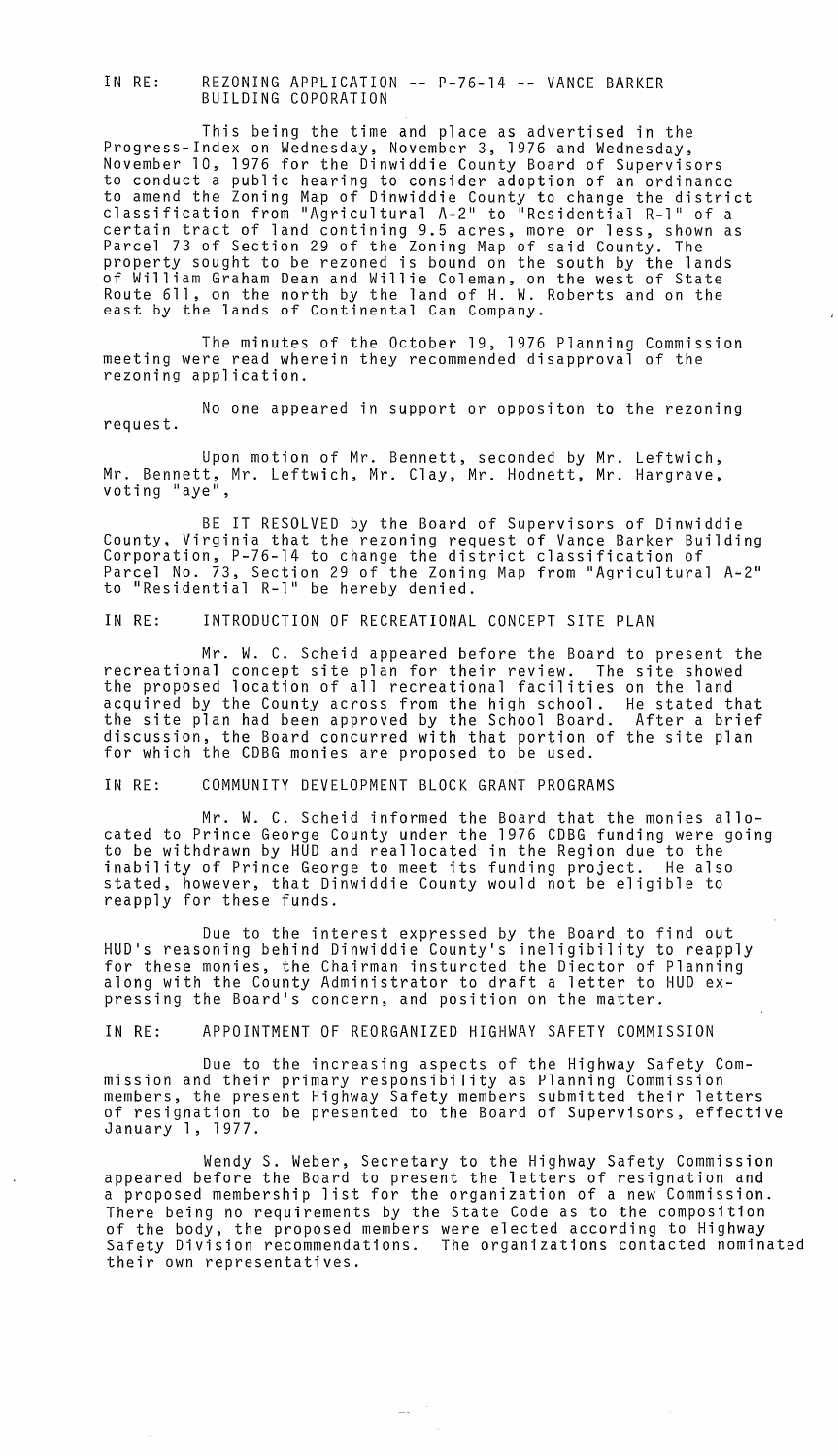Upon motion of Mr. Clay, seconded by Mr. Bennett, Mr. Clay, Mr. Bennett, Mr.Hodnett, Mr. Leftwich, Mr. Hargrave, voting "aye",

 $i=1$ . لسيسيا

BE IT RESOLVED by the Board of Supervisors of Dinwiddie County, Virginia, that the resignations of Mr. William E. McElveen, Mr. Granville Maitland, Dr. R. R. Butterworth, Mr. J. O. Lee, Mrs. Romona Leetch, and Mr. George S. Bennett, Jr. be hereby accepted; and

BE IT FURTHER RESOLVED by the Board of Supervisors of Dinwiddie County, Virginia, that the following appointments to the Highway Safety Commission be made effective January 1, 1977;

> Board of Supervisors and Rescue Squad: Mr. Loid A. Hodnett to serve the unexpired term of Mr. George S. Bennett, Jr. ending December 31, 1979.

> Sheriff's Department: Mr. Lynn Spain, Deputy Sheriff, to serve the unexpired term of Mr. J. O. Lee, ending December 31, 1977.

Driver Education: Miss Barbara Goodman, Driver Education Instructor, to serve the unexpired term of Mr. William McElveen, ending December 31, 1977.

Volunteer Fire Departments: Mr. Maurice Harver, Chief, Ford Volunteer Fire Department, to serve the unexpired term of Mr. Granville Maitland ending December 31, 1978.

Pupil Transportation: Mr. George Soloe, Superintendent of Maintenance and Transportation, to serve the unexpired term of Dr. R. R. Butterworth ending December 31, 1978.

Planning Commission: Mr. E. D. McKenney to be reappointed after finishing his present term; New term ending December 31, 1980.

Sheriff Charles L. Mitchell to finish his unexpired term ending December 31, 1979, and

BE IT FURTHER RESOLVED by the Board of Supervisors of Dinwiddie County, Virginia that the following Ex Officio members be appointed, terms coincident with their positions:

> Mark Saunders - Virginia Alcohol Safety Action Program Director Charles Perry, II - Resident Engineer, VDH&T Bill Campbell - Chief, Carson, VFD Robert Mengel - Chief, Dinwiddie VFD Fletcher Mayton - Chief Namozine VFD Mike Barnes - Old Hickory VFD W. C. Scheid - Director of Planning<br>W. C. Knott - County Administrator - County Administrator

IN RE: DISCUSSION OF METERING COUNTY WELLS

At the request of the Board of Supervisors, the County Administrator contacted Mr. D. B. Horne of the State Health Department to further discuss alternatives to the Waterworks Regulations requiring metering of the County wells. The County Administrator informed the Board that Mr. Horne stated that at this time, metering was required. The Board thereby informed the County Administrator to delay action until he received further instructions from them.

BOOK 6, PAGE 337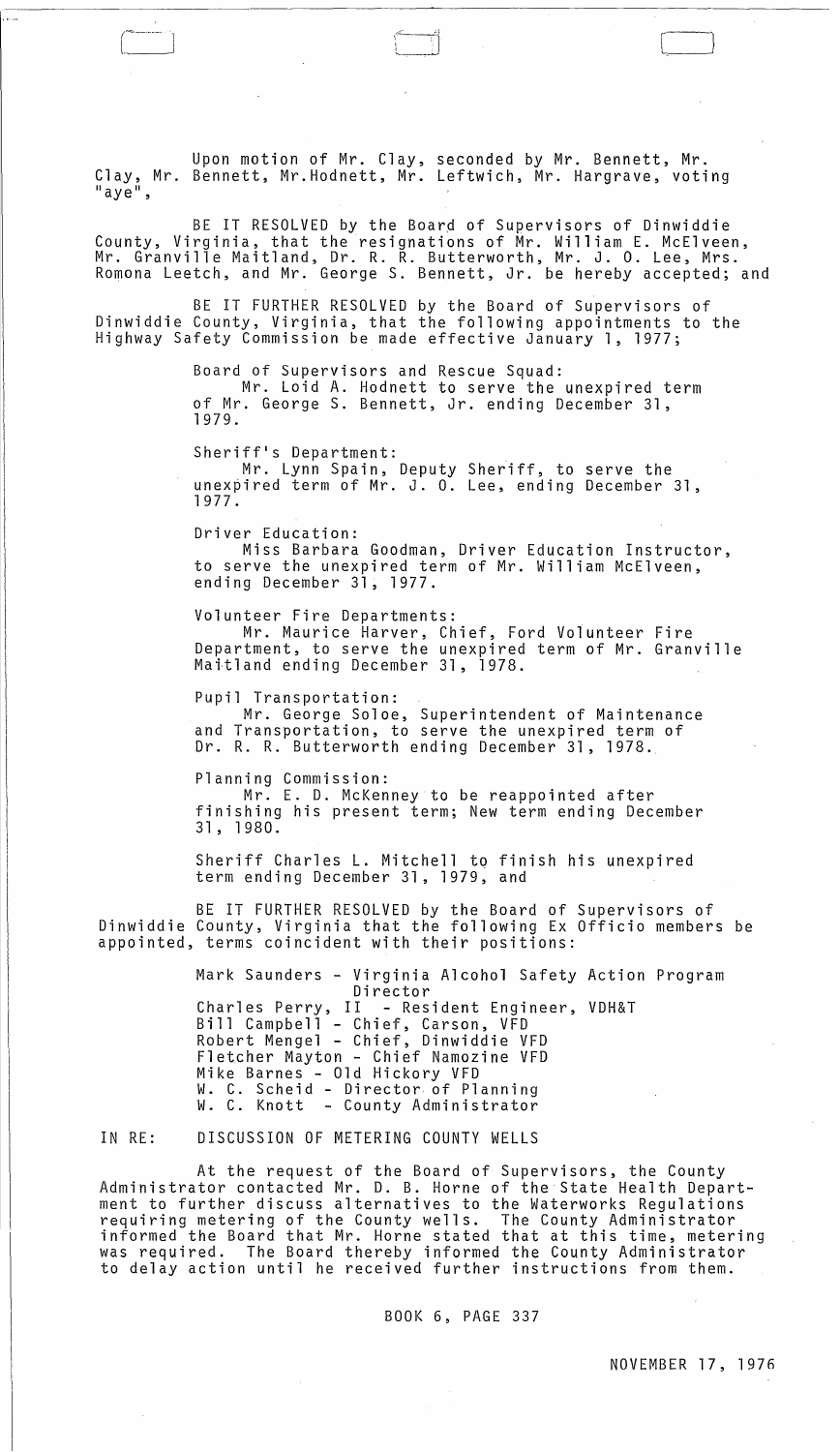## IN RE: POSTPONEMENT: ORDINANCE FOR TAX COLLECTON ON COIN OPERATED MACHINES

The Commonwealth Attorney advised the Board that further action to enact an ordinance on the collection of tax on coin operated machines would have to be delayed until April, 1977. This was due to State legislation prohibiting any increase in taxes before April, 1977.

IN RE: REQUEST FOR ADDITIONAL GAME WARDEN

Upon motion of Mr. Clay, seconded by Mr. Hodnett, Mr. Clay, Mr. Hodnett, Mr. Bennett, Mr. Leftwich, Mr. Hargrave,<br>voting "aye", the following resolution was adopted:

WHEREAS, the Commonwealth's Attorney, Larry G. Elder, advised the Board of a request by several citizens to have an additional Game Warden assigned to the County for the following reasons:

- 1. Dinwiddie County is very large and one Game Warden cannot cover the area to check on Hunters to make sure they are complying with the State and Local Codes.
- 2. One Game Warden cannot answer all the calls he receives within a reasonable length of time.
- 3. When the present Game Warden is on vacation, sick, or not on duty there is no one responsible for carrying out the Game Laws of the State and County.
- 4. There are numerous violations of the State and County Game Laws that require many hours of surveillance and investigation which cause great inroads on the Game Warden's time; and

WHEREAS, Mr. Brian Viel, present Game Warden for Dinwiddie County, has concurred with the request for another Game Warden in the County, and

WHEREAS, the Board of Supervisors has received input from citizens that another Game Warden is needed,

NOW THEREFORE BE IT RESOLVED by the Board of Supervisors of Dinwiddie County, Virginia that an additional Game Warden is hereby requested for Dinwiddie County and the Commission of Game and Inland Fisheries be made aware of this by a copy of this resolution, and

BE IT FURTHER RESOLVED by the Board of Supervisors of Dinwiddie County, Virginia that copies of this resolution be sent to The Honorable Eva Scott, Member of the House of Representatives from the 31st House District, and The Honorable J. Lewis Rawls, Member of the Senate from the 15th Senatorial District.

IN RE: FORD VFD -- REQUEST FOR ADDITIONAL CONSTRUCTION FUNDS

Mr. Wayne Cook, President, and Mr. Jerry Cook, Secretary of the Ford Volunteer Fire Department appeared before the Board to request additonal funding to complete the Ford VFD Building.

Mr. Cook stated that \$3,423.00 has been spent by the Department out of the original \$3980.00 additional funding granted by the Board; however, outstanding bills incurred would amount to more than the remaining balance. In view of what needs to be done, Mr. Cook felt that the additional funding needed above the \$3,980.00 granted would not exceed \$1500.00

Upon motion of Mr. Bennett, seconded by Mr. Hodnett, Mr. Bennett, Mr. Hodnett, Mr. Clay, Mr. Leftwich, Mr. Hargrave,<br>voting "aye",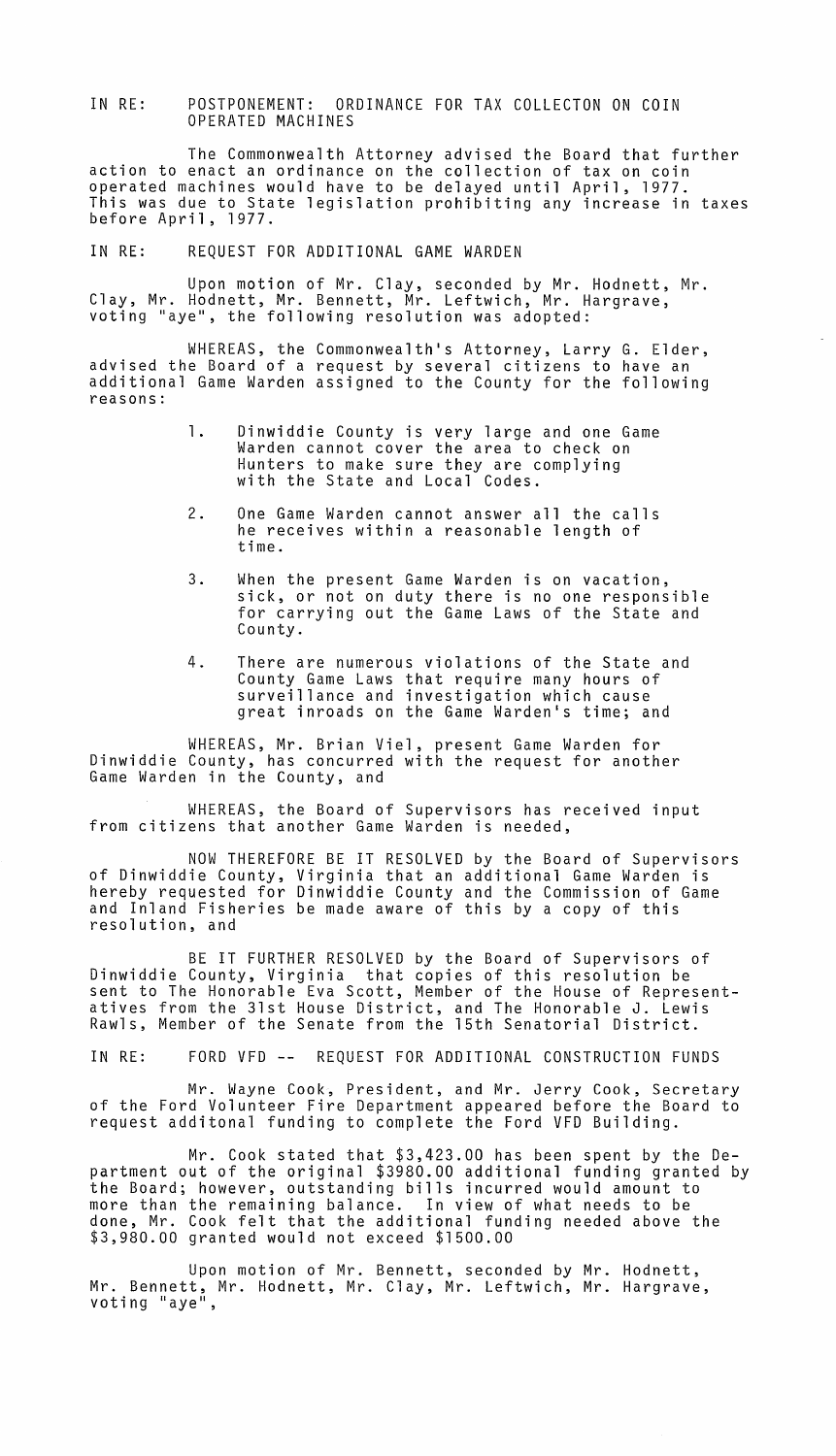BE IT RESOLVED by the Board of Supervisors of Dinwiddie County, Virginia, that all outstanding bills concerning construction and/or installation done by the FVFD members on the FVFD Building be paid.

[J L~\_J

IN RE: DINWIDDIE VOLUNTEER FIRE DEPARTMENT -- DISCUSSION OF INSURANCE AND MAPPING SYSTEM

Mr. Bob Mengel, Chief of the Dinwiddie Volunteer Fire Department appeared before the Board to discuss the insurance coverage for Dinwiddie Fire Department. The County Administrator informed Mr. Mengel that the insurance coverage had been brought up to date to adequately cover the Fire Department and Building<br>and its equipment.

Mr. Mengel also inquired as to the status of a mapping system for the County. The County Administrator stated that the project has been developed as far asis possible. Monies for the purchase of street signs are not available at this time and the signs are essential to the use of the Grid System for fire locations.

IN RE: SALE OF HISTORY BOOK

 $\mathcal{A}(\mathbf{q})$  and  $\mathcal{A}(\mathbf{q})$  .

 $\mathcal{A}^{(2)}$ 

At the request of the Board of Supervisors, Mr. W. E. Bolte, Chairman of the History Book Committee submitted to the Board for their review the recommendations of the History Book Committee concerning the sale and distribution of the forth coming book. Mr. Bolte stated .that he had contacted several banks and they seemed agreeable to selling the book in their respective banks.'

IN RE: EXTENSION OF ZONING ADMINISTRATOR -- TOWN OF MCKENNEY

The County Administrator presented a request from the Town of McKenney to have Mr. W. C. Scheid's term of service to the Town extended from the orginal six (6) months to twelve (12) months.

Mr. Scheid stated that it was agreeable with him.

Upon motion of Mr. Clay, seconded by Mr. Hodnett, Mr. Clay, Mr. Hodnett, Mr. Bennett, Mr. Leftwich, Mr. Hargrave, voting<br>"aye",

 $\ge$  BE IT RESOLVED by the Board of Supervisors of Dinwiddie County, Virginia that the time period for Mr. W. C. Scheid's service as Zoning Administrator to the Town of McKenney be extended to twelve (12) months, ending December 31, 1977.

IN RE: JOINT MEETING WITH THE PLANNING COMMISSION

The Board of Supervisors agreed to have a special meeting November 23, 1976 at 7:00 P. M., to discuss the Goals and Objectives of the comprehensive plan as well as other matters of mutual interest.

IN RE: DISCUSSION OF CHESTERFIELD-POE-CARSON TRANSMISSION LINE

The County Administrator informed the Board that Randy McIver, District Manager of VEPCO had been in contact with him concerning the installation of 230 foot wide transmission lines through Dinwiddie County from the Carson substation to Matocca. He stated that the majority of the right-of-way had been obtained and construction would not begin until 1978.

After a brief discussion it was decided that this matter would be taken up at a future date.

## BOOK 6, PAGE 338

 $\sim 10^{-10}$  M

NOVEMBER 17, 1976